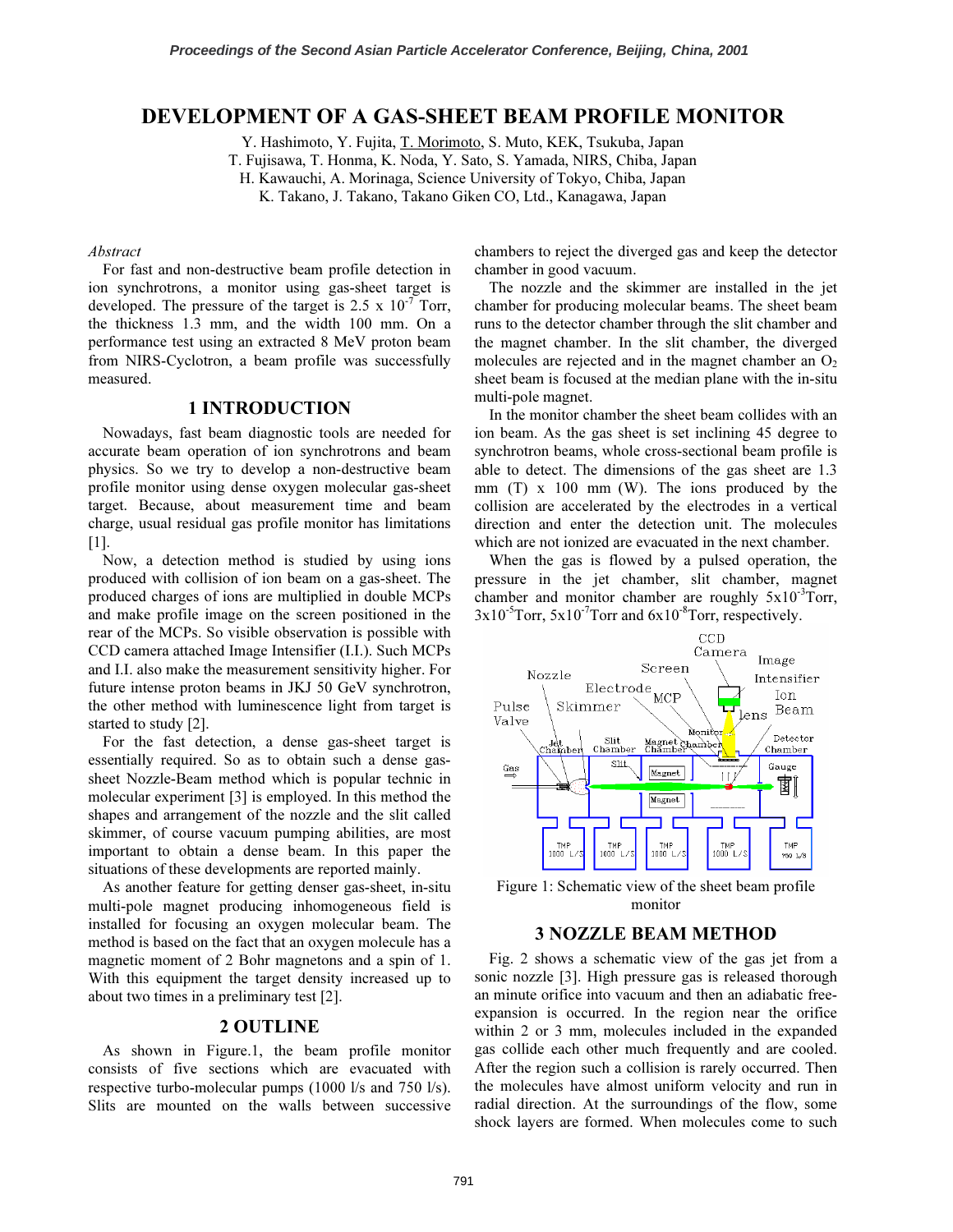shocks, they are caused to scatter due to the nonisentropic effect and the viscosity.<br>BACKGROUND PRESSURE



Fig.2 : Nozzle beam and its surroundings [3].



Fig.3 : Nozzle and Skimmer

The skimmer is set into the region of zone of silence to extract only center-line flow. Produced molecular beam called jet has characteristics mentioned below in general. (1) The velocity is almost uniformed termination velocity. In case of oxygen molecules termination velocity is 735 m/s. Its velocity spread is within several percent. (2) The molecules are cooled down to several Kelvin in the lowest case. (3) Typical flux intensity is  $1 \times 10^{19}$ molecules/sr.sec.

### *3.1 Nozzle*

The nozzle is made of stainless steel of 0.2mm in thickness and has a small orifice. The nozzle diameter of 40, 60, 100, 150, and 200 µm are studied to obtain the highest beam intensity.

### *3.2 Skimmer*

The skimmer is employed for rejecting a disused beam and extracting a required beam. Then the blade angle, the height of the pyramid, and slit sizes are especially important for obtaining the high intensity beams. The outer blades of the skimmer have a function of repulsing disused beam toward to the source side. To avoid interrupting the main gas flow in the zone of silence by rejected beam, the outer blades are required to be acute angles. On the other hand the internal blades are needed to be obtuse angles in consideration of no disturbing extracted beam and taking large vacuum conductance.

Concerning the slit placed on the top of the skimmer pyramid, the horizontal aperture was fixed for 3 mm on account of keeping 100 mm sheet width at the target. Some kinds of vertical apertures were prepared for examination, of 0.6, 0.9, 1.5, and 2.0 mm. Besides the skimmers having different blade angles and altered the size of the pyramid were made. In case of 0.9 mm vertical aperture, three kinds of blade angle sets were made, of 60/50 as the standard, 50/40, and 40/30 (outer/inner) in degree. About the skimmer pyramid size, comparing standard pyramid height of 13 mm, skimmers having 49 mm pyramid height were made in vertical apertures of 0.9 and 1.5 mm cases.

The materials for our skimmer are SUS303 or aluminum of A5052 for good manufacturing. The inside of the skimmer is cut by discharge machining and the outside is shaped by wire cutting.

The pulse valve and nozzle are mounted on a linear guide to adjust the distance between the nozzle and the skimmer as shown in Fig. 3. In this system molecular beams were pulsed with an electro-magnetic valve (Parker Instrm.; rise time >100 µsec) for reducing pump loads. The supplying gas flow is regulated within 1 % by mass flow system ( MKS 250E, 670A).

# 4 CHARACTERIZATION OF A SHEET BEAM

## *4.1 Compression Gauge*

The nozzle beam is measured with a compression gauge. The gauge comprises of B-A gauge and gauge chamber surrounding it. The gauge chamber has a slit with a width of 14.5mm and a height of 0.5mm for the beam entrance. The gauge is mounted on a linear guide allowing the gauge position to be changed, to measure not only the intensities of the beams but also the density distribution of them.

## 4*.2 Density Distribution of the Sheet Beam*

Using the compression gauge, the density distributions of the sheet beam were measured [1]. The sheet thickness was 1.3 mm by FWHM at the center of the target. The sheet thickness can be reduced by changing the width of the slit placed in front of the monitor chamber. The sheet width was 100mm, whereas uniformity of the intensity was 100±2 %. These values fully satisfy our demand.

## *4.3 Sheet Beam Intensity*

The sheet beam intensity was measured by setting the compression gauge in the magnet chamber, which was positioned 60cm downstream from the nozzle. The beam intensities were measured for different distances between the nozzle and the skimmer at given source pressures.

The best results are shown in Figure 4. In the figure the beam intensity is expressed in Torr for a meaning of vacuum pressure  $\Delta P$  in the compression gauge. In this case the nozzle diameter was 0.2 mm, the skimmer aperture sizes 2.0 (V) x 3.0 (H)  $mm<sup>2</sup>$ , and the skimmer